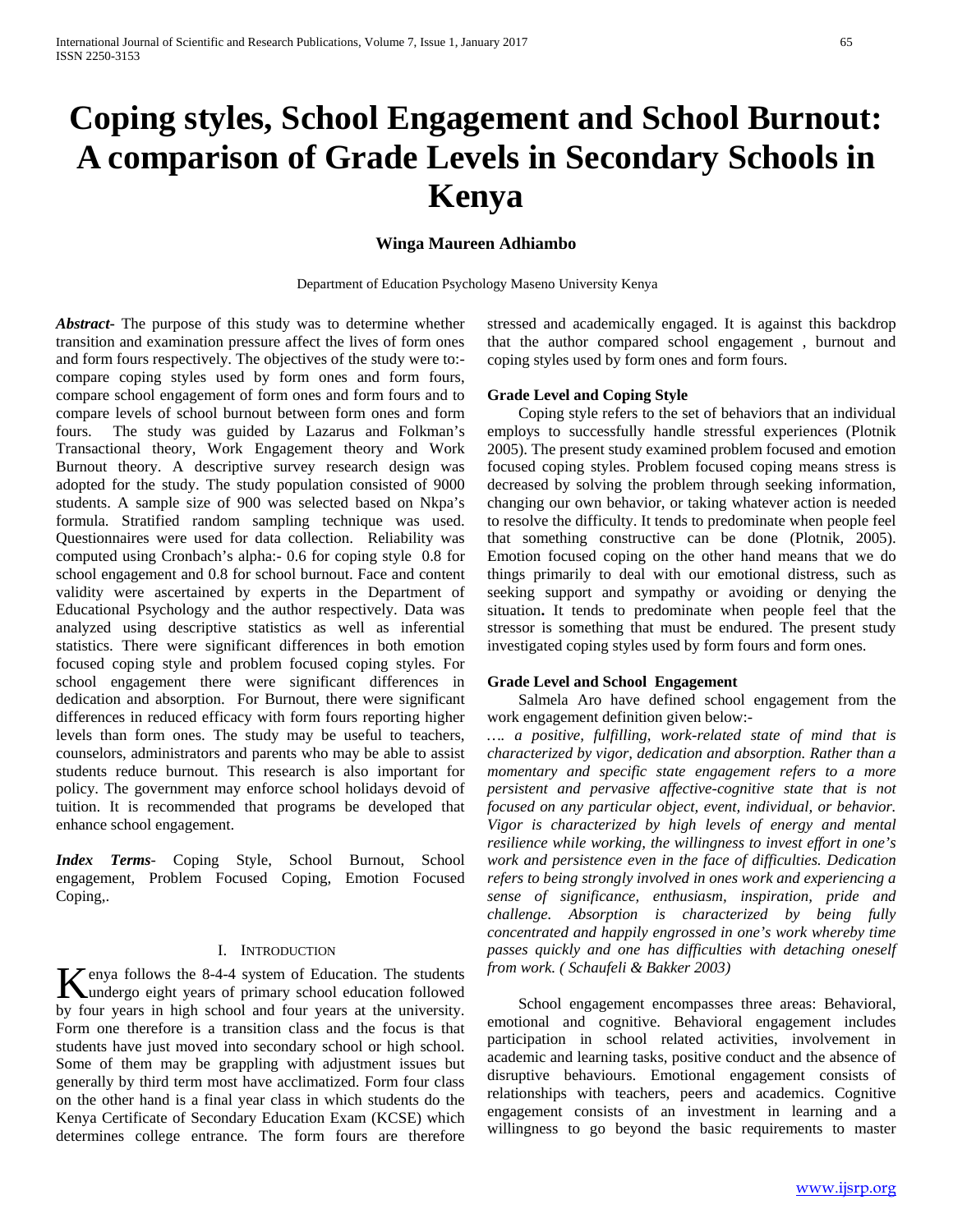difficult tasks. (Lappman & Rivers 2008). School engagement has been on the decline. Half the girls and 25% of the boys aged 14 – 15 were engaged in 1999. By 2002, these levels fell further: only 39% of girls and 20% of boys were reported by their parents to be engaged in school.

 Brenneman (2016) pointed out that the Gallup student poll finds engagement in School dropping by grade level. In grade five engagement was at 75%, grade six ,67%, grade seven, 55% grade and eight. 45 % . The descent continues with grade nine 41%, grade ten 33% grade eleven 32% and grade twelve 34%.

 Besides according to UCLA engaging adolescents is difficultsince academic motivation decreases steadily from the early grades of elementary school into high school.

 The current study compared form four and form one school engagement in order to find out differences.

#### **Grade Level and School Burnout**

 Burnout, is a work-related disorder, that has been applied in the school context. School burnout is described along three dimensions namely:- exhaustion due to school demands, cynical and detached attitude towards ones' school and feelings of inadequacy as a student (Salmela-Aro, Kiuru, & Nurmi, 2008).

 Salmela-Aro et al (2008) conducted a longitudinal study comparing school burnout levels amongst ninth graders. They filled in questionnaires twice during their final term of comprehensive school and once after the transition to post comprehensive schooling. They found that the academic environments per se affected school burnout rather than transition. The current study used a cross-sectional approach and compared school burnout amongst form ones and form fours.

 Schorn and Buchwald (2007) in their study student teachers burnout sampled 75 student teachers in an attempt to discover whether or not a specific personality structure was more susceptible to the onset of burnout at an earlier stage. They also investigated whether the length of study time affected burnout. They found that burnout was not affected by time  $(p = .272)$ 

#### **Limitations of the study**

 The stress that the students could be undergoing was overlooked.

# **Population**

#### II. METHODS

 The study population comprised of Form one and Form Four students in Kisumu East Subcounty. The target population was 9000 students. (Kisumu East Subcounty Education Office 2013).

#### **Sample and Sampling Techniques**

 A sample constituting 10 % of the target population was used giving a total of 900 students. This was in line with Nkpa (1997) who points out that for populations that run in thousands, 5% to 20% samples may be drawn. However a total of 834 questionnaires were analyzed. Out of these 455 were boys and 379 were girls. A total of 12 schools were used in the study. The schools ranged from County schools to Subcounty schools to ensure that high achievers as well as low achievers were captured. Stratified sampling technique was used in this study.

Stratification was done by grade level and by type of school. According to Gall, Borg and Gall (2007), in stratified random sampling technique certain subgroups or strata are selected for the sample in the same proportion as they exist in the population. The advantage is that it increases the likelihood of representativeness.

#### **Students' Questionnaire**

 In the current study, a students' questionnaire was used for data collection. The students' questionnaire consisted of three subscales:-

- A-COPE (Adolescent Coping Orientation for Problem Experiences)
- School Engagement
- School Burnout Inventory

 Biographical data was used to get information on the students' background variables. Coping was measured using the ACOPE (Adolescent Coping Orientation for Problem Experiences).

 The ACOPE Subscale has 54 items which are used to measure coping styles used by adolescents. It was developed by Patterson and McCubbin in (1987). The scale was chosen because it measures coping styles used by adolescents and hence was appropriate for the present study population. The scale consists of appraisal coping, emotion focused coping and problem focused coping. Problem focused coping involves using direct action to tackle the problem, appraisal coping involves changing the meaning of the stressor and emotion focused coping means managing the emotion and stress.

 The School Engagement Subscale was derived from the Utrecht Work engagement scale which was originally developed by Schaufeli and Bakker (2003). The current study used the abbreviated student version developed by Salmela Aro (2008). It is further divided into three subscales which are;-

 Vigor (eg when I study I feel that I am bursting with energy) Dedication (eg I am enthusiastic about my studies) Absorption (eg Time flies when I am studying).

 The School Burnout Subscale was originally developed by Salmela Aro and Naatanen 2005.They derived it from the Maslach burnout scale (Maslach, Jackson & Leiter 1996). The scale consists of three dimensions which are:-

 Exhaustion due to school demands (eg I feel overwhelmed by my schoolwork)

 Cynical and detached attitude towards one's school (eg I feel that I am losing interest in my work and Feelings of inadequacy as a student.(eg I often have feelings of inadequacy in my school work)

#### **Data Analysis**

 Data was analyzed using Statistical Package for Social Sciences (SPSS) version 20. Differences were compared using independent samples t-tests.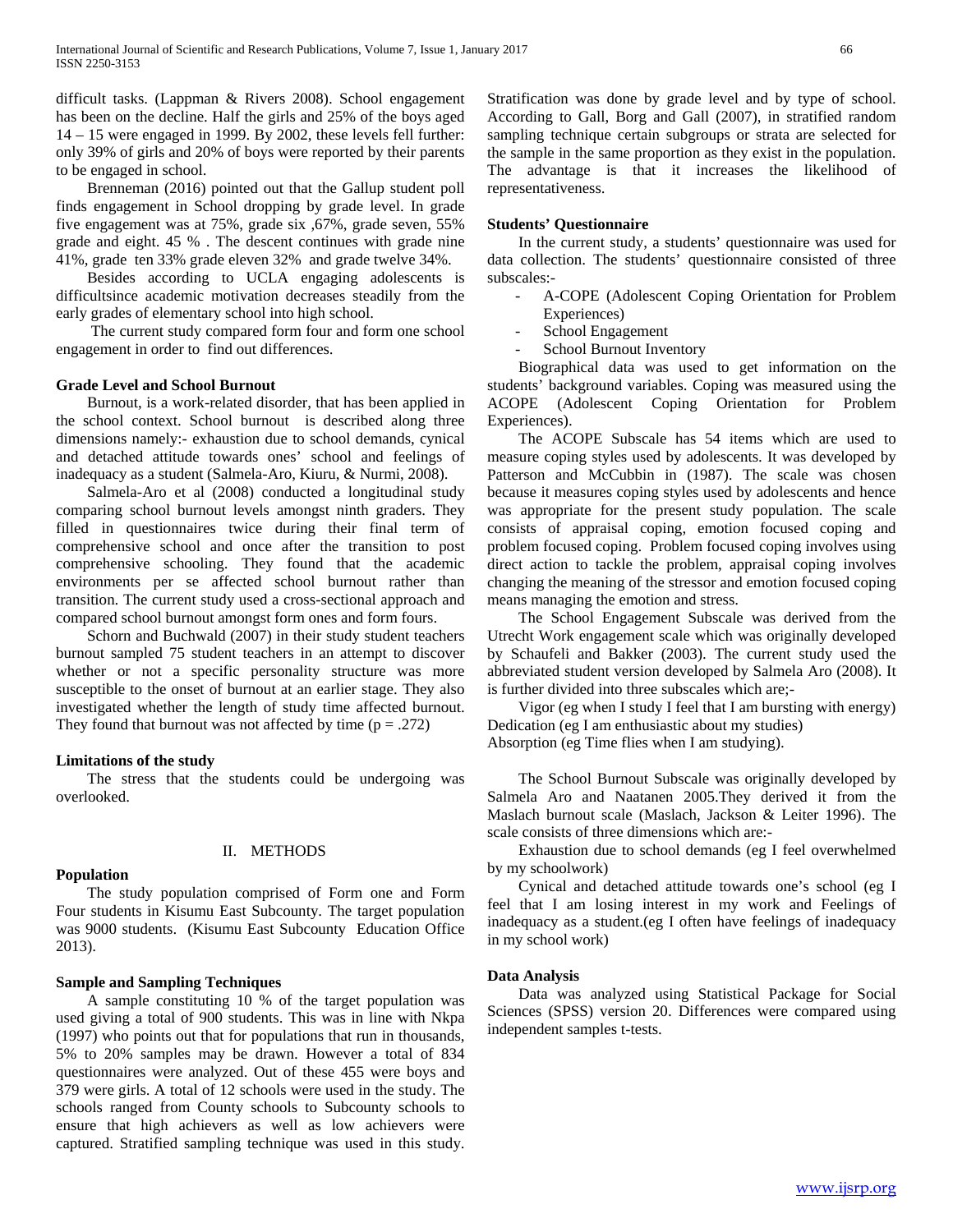#### III. RESULTS AND DISCUSSION

#### **Table 1 Problem Focused Coping Style**

| Grade     |   | mean  | <b>SD</b> |         | df  | Sig     |
|-----------|---|-------|-----------|---------|-----|---------|
| Family    |   | 18.05 | 3.56      | 2.6     | 797 | $.009*$ |
| Support   | 4 | 17.37 | 3.90      |         |     |         |
| Spiritual |   | 11.31 | 2.05      | 3.96    | 780 | $.000*$ |
| Support   | 4 | 10.70 | 2.35      |         |     |         |
| Social    |   | 19.78 | 3.42      | $-.266$ | 831 | .790    |
| Support   | 4 | 19.84 | 3.62      |         |     |         |
| Self      |   | 19.62 | 3.12      | 2.17    | 831 | $.031*$ |
| Reliance  | 4 | 19.15 | 3.15      |         |     |         |

Where SD – Standard Deviation

t – test statistic for t test

df – Degrees of freedom

Sig. - Significance

 Table 1 shows that there were significant differences in the use of problem focused coping styles. Form ones used more problem focused styles than form fours

| Grade                 |   | Mean  | <b>SD</b> |         | df    | Sig.    |
|-----------------------|---|-------|-----------|---------|-------|---------|
| <b>Diversions</b>     |   | 10.40 | 2.76      | $-5.4$  | 831   | $.000*$ |
|                       | 4 | 11.47 | 2.90      |         |       |         |
| Ventilating           |   | 8.66  | 3.23      | $-1.27$ | 831   | .205    |
|                       | 4 | 8.95  | 3.20      |         |       |         |
| <b>Avoid Problems</b> |   | 2.18  | .80       | $-2.77$ | 734.2 | $.007*$ |
|                       | 4 | 2.36  | 1.02      |         |       |         |

#### **Emotion Focused Coping Style**

 Specifically form fours sought more diversions and avoided problems more than form ones did.

 This could be as a result of the national exams they are facing.

 Disadvantages of using emotion focused coping styles are evident in Thuen (2007) study in which aggressive coping was

highly associated with emotional problems. Further MacCann et al, 2012 found that emotion focused coping style was significantly related to lower life satisfaction and negative feelings towards towards school.

| G              |      | М    |      | <b>SD</b> |      | df       |         | sig.    |         |
|----------------|------|------|------|-----------|------|----------|---------|---------|---------|
| Vigor          |      |      | 3.97 |           | 1.26 | .654     | 766.9   |         | .509    |
| 4              |      | 3.90 |      | 1.47      |      |          |         | .513    |         |
| Dedication     |      |      | 5.06 |           | 1.33 | $-2.92$  | 831     |         | $.004*$ |
| $\overline{4}$ | 5.32 |      | 1.20 |           |      |          | $.003*$ |         |         |
| Absorption     |      |      | 4.86 |           | 1.27 | $-2.801$ | 828.8   |         | $.005*$ |
| 4              |      | 5.09 |      | 1.18      |      |          |         | $.005*$ |         |
| Engagement     |      |      | 9.16 |           | 1.22 | $-2.136$ | 830     |         | .033    |
|                | 4    |      | 9.24 |           | 1.32 |          |         |         | .034    |

# **Table 3 A Comparison of School Engagement Amongst Form Ones and Form Fours**

 Table 3 shows that there were significant differences between form ones and form fours in dedication and absorption. As stated earlier in the paper form fours were to sit for exams in two months time. They therefore became more dedicated to their

work and time nonetheless flew fast for them. This result is not in agreement with Gallup poll findings which indicate that the higher the grade the less the engagement.